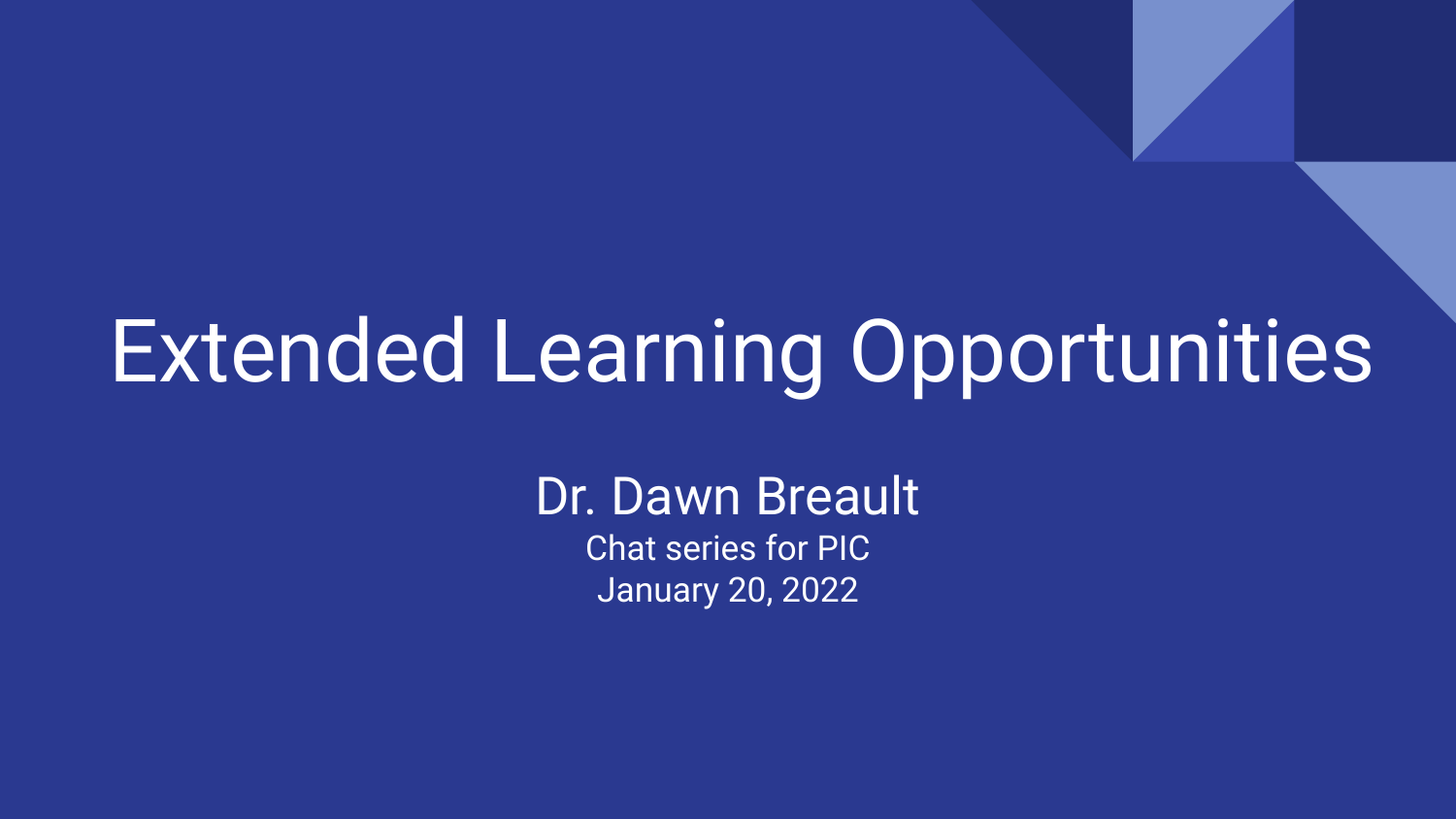### Big picture

ELO's are for ALL students, all means all.

Not every school has an ELO Coordinator

Local control = schools do not all offer ELO's the same way.

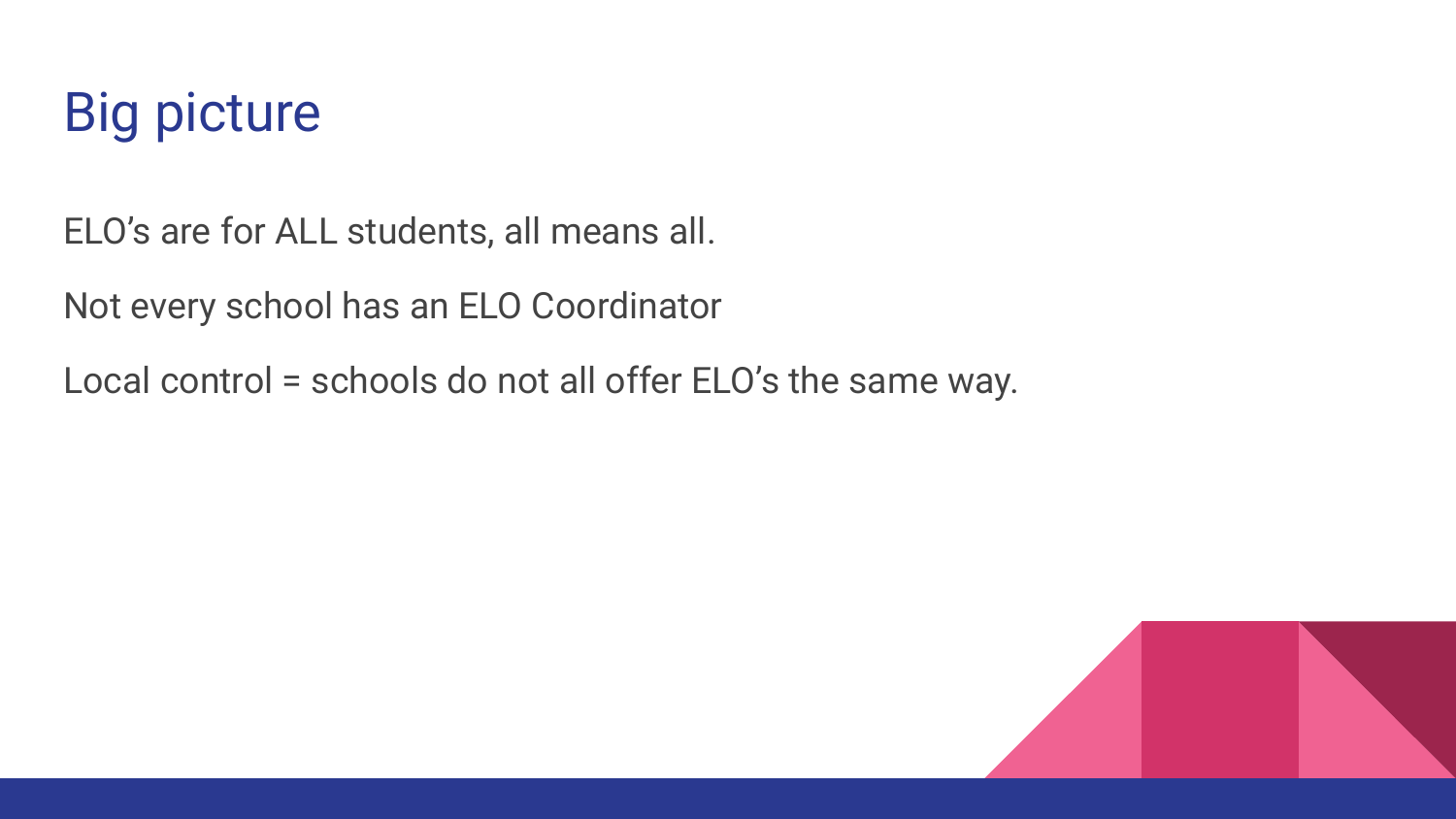## What are ELOs according to NHDOE?

[Minimum Standards for Public](https://drive.google.com/file/d/0B_hrFaCQ2A1KM1k0S1NHVk90Qm8/view?usp=sharing) [School Approval ED306.02\(i\)](https://drive.google.com/file/d/0B_hrFaCQ2A1KM1k0S1NHVk90Qm8/view?usp=sharing)

- Any Time
- **Any Place**
- Any Pace
- Any Method
- Independent Study
- **Private Instruction**
- **Performing Groups**
- **Internships**
- **Community Service**
- **Apprenticeship**
- **Online Courses**

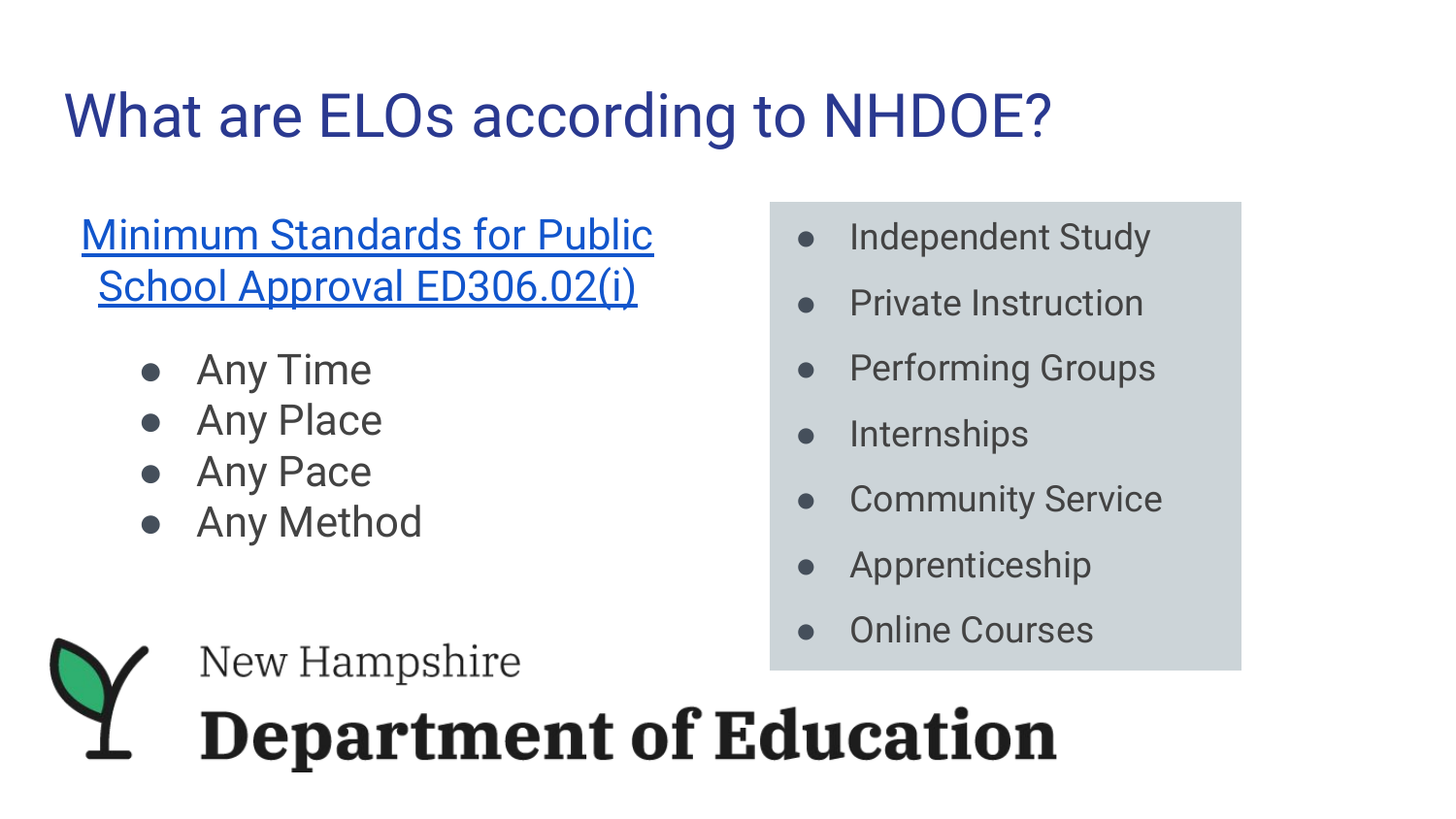# **[Highly Quality ELO Components](https://www.nhelonetwork.com/elo-framework)**

- Credit Bearing (Competencies)
- **ELO Partners**
- Communication Plan
- Essential Question
- Rigorous Learning Components
- Assessment Plan

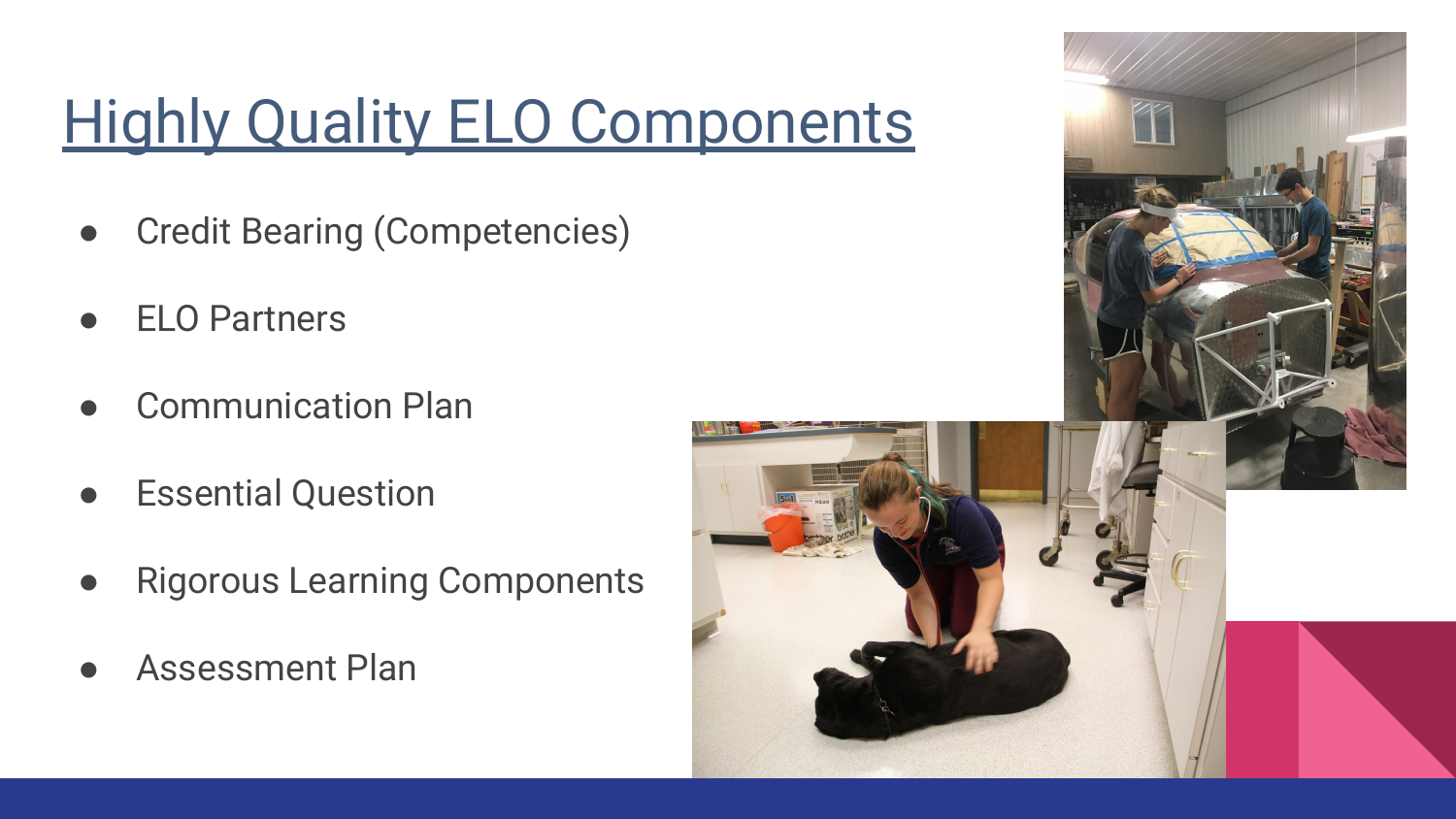### What about student's on a non-standard track?

Think about a "work experience" - we should be looking at what the student is learning and how we can use the information obtained during the ELO to assist with planning.

- Work tolerance
- Work capacity
- Social & soft skill development
- Transition Assessment the work experience/ELO is assessment.
- Vocational preferences career interests.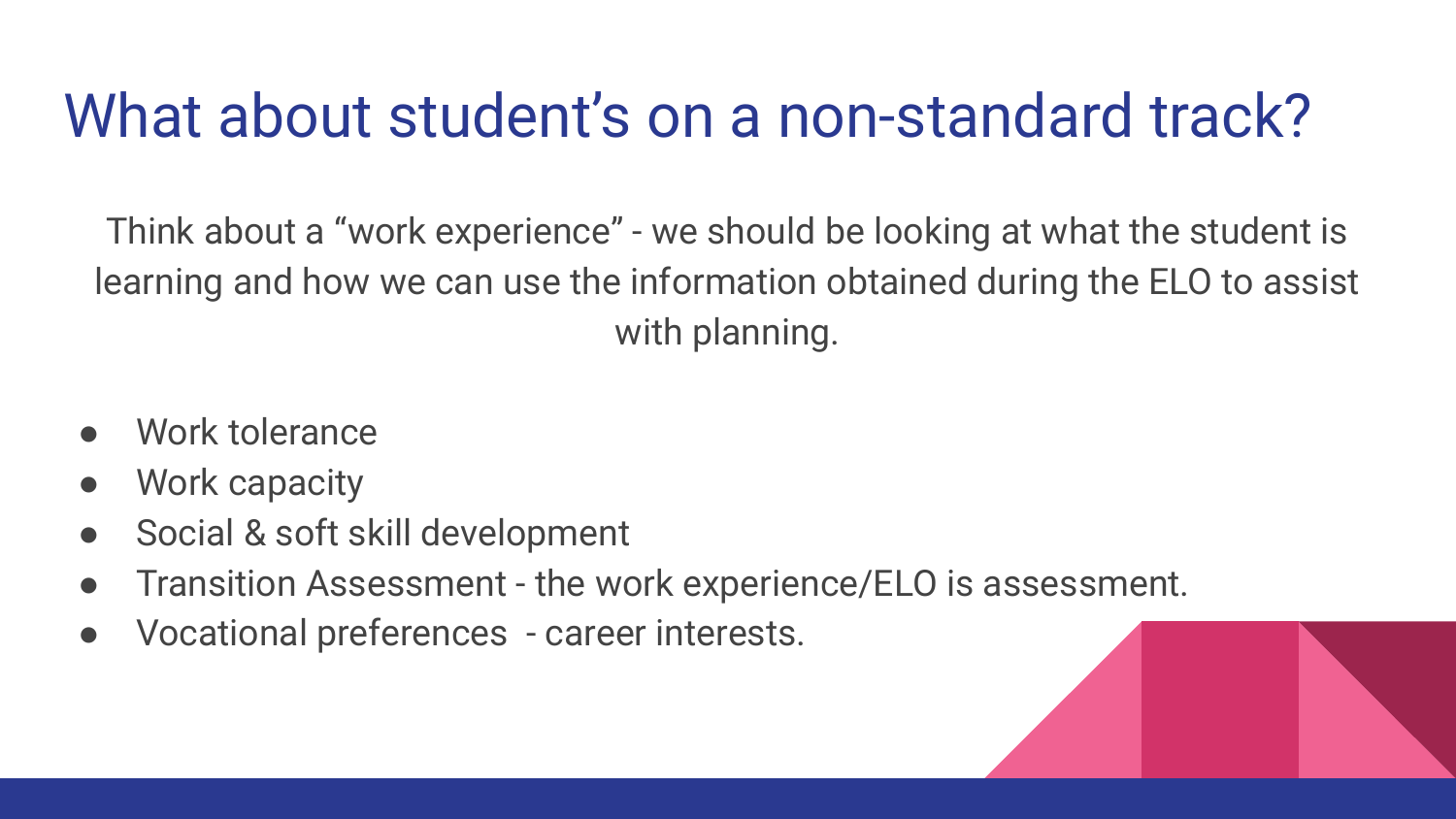## Roles & Responsibilities

#### **● ELO Coordinator**

○ Coordinates the different aspects of an ELO including agreements with partners, DOL approval, communication with all parties

#### **● Transition Coordinator**

- Works with the student & ELO coordinator, Case Manager and employer on: identifying competencies, accommodations, job coaching and transportation considerations.
- **● Case Manager/Mentor Teacher**
	- To work with the student & ELO coordinator on identifying competencies and assessing learning.

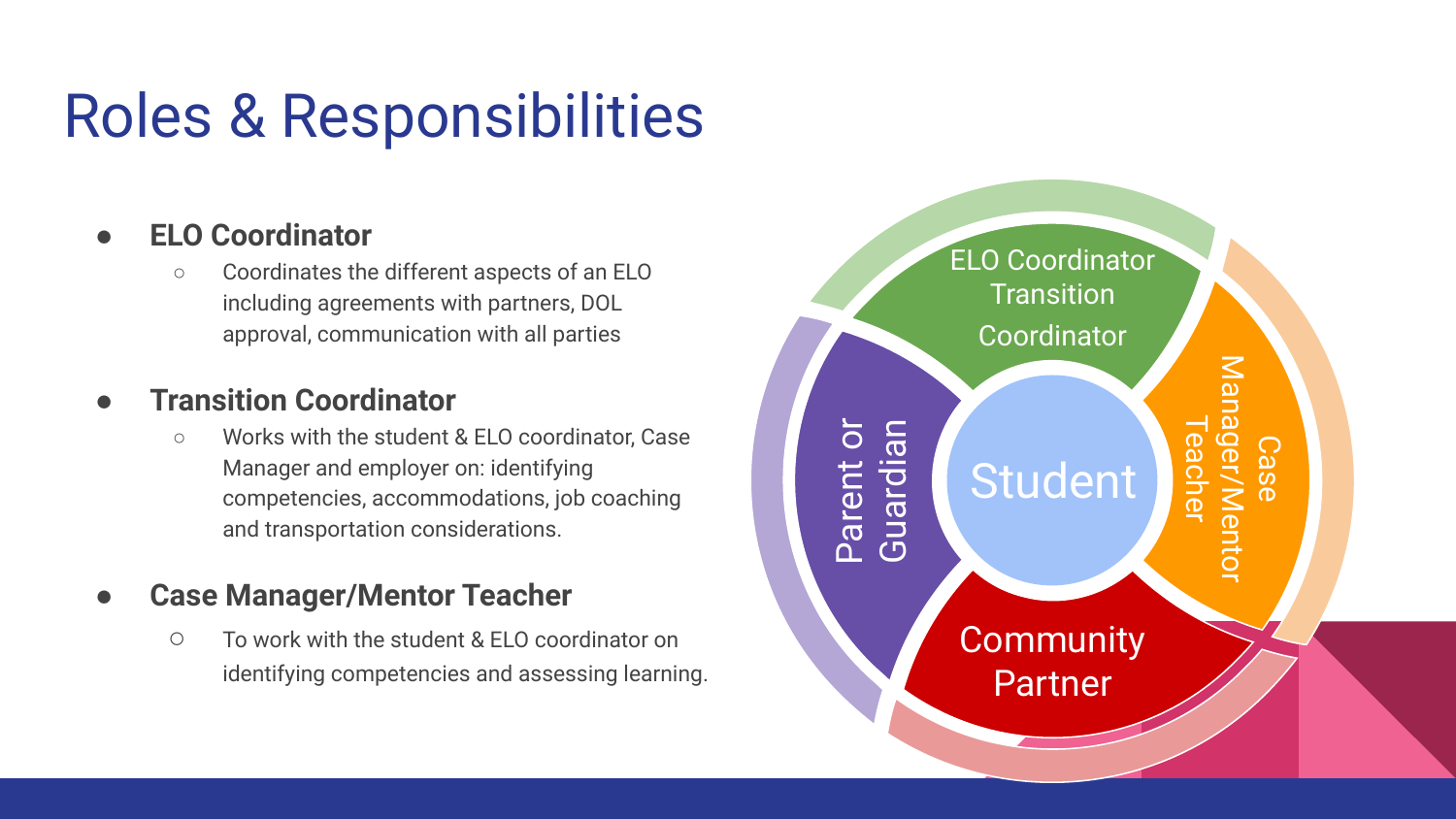### Roles and Responsibilities

### **● Community Partner**

○ Provides the expertise for what the student wants to learn.

#### **● Student**

○ Has an interest or passion, and a desire to explore learning.

### **● Parent or Guardian**

○ Support the student, agree to the ELO, and may assist in identifying the community partner

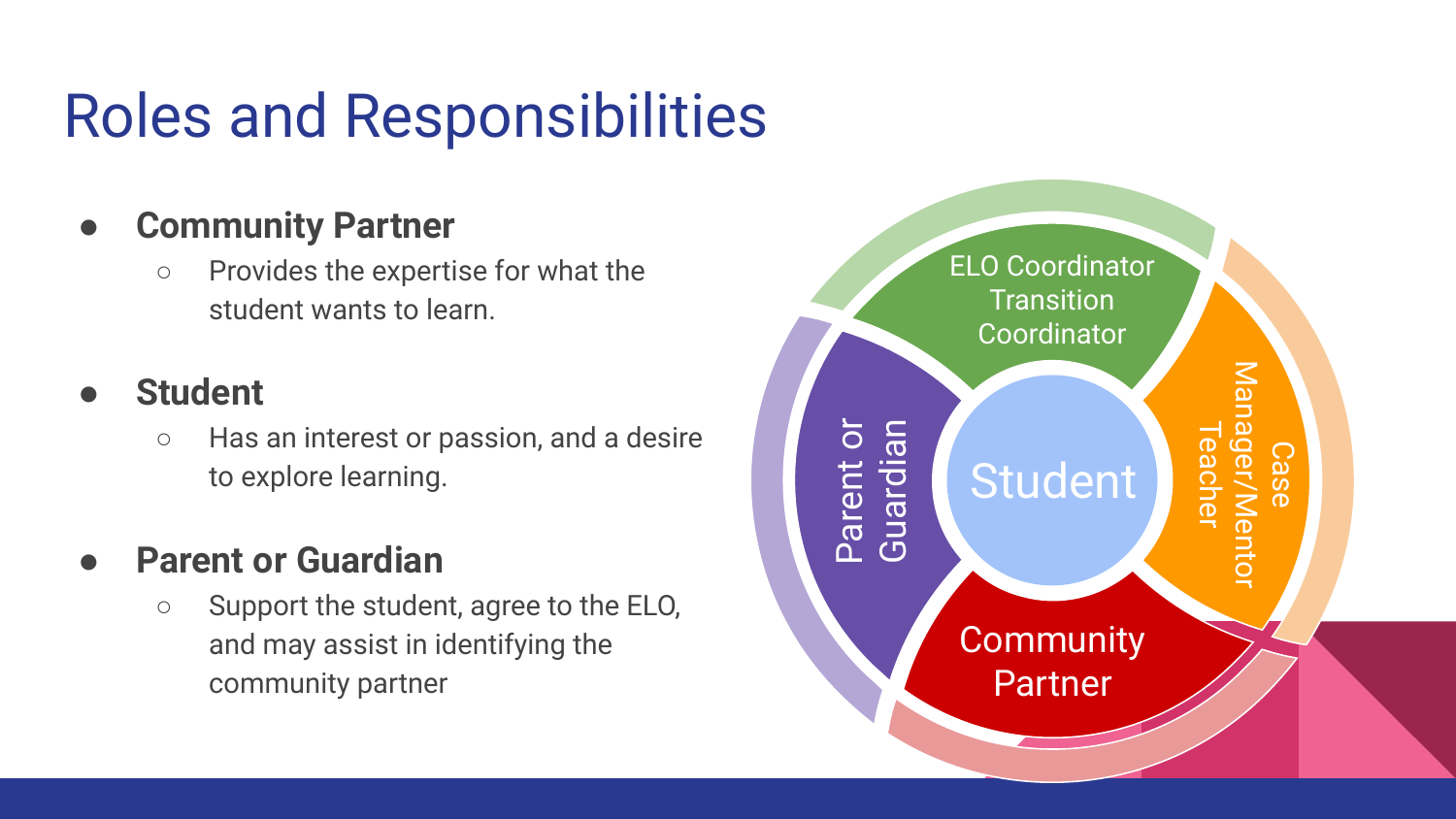### Sample ELO agreement (life skills student)

Hello everyone

An ELO (work experience) plan has been developed for John Doe. John will be working with Mr. Smith. Through the work Mr. Smith does on the HBHS grounds, John will be assisting him with basic tasks such as weeding and raking. The plan is to start this ELO now and continue it through the fall semester (2021). Regarding equipment, before any equipment is used formal training will take place and constant supervision will be provided if/when equipment is used.

By completin[g](https://docs.google.com/forms/d/e/1FAIpQLSc4F36HEOPR7FZzWf2zoCgwXmivrvOXRKYffphJfheuDiZwxw/viewform) **this agreement form** you are formally responding and indicating your approval of this ELO. The required elements that John will need to complete are listed below.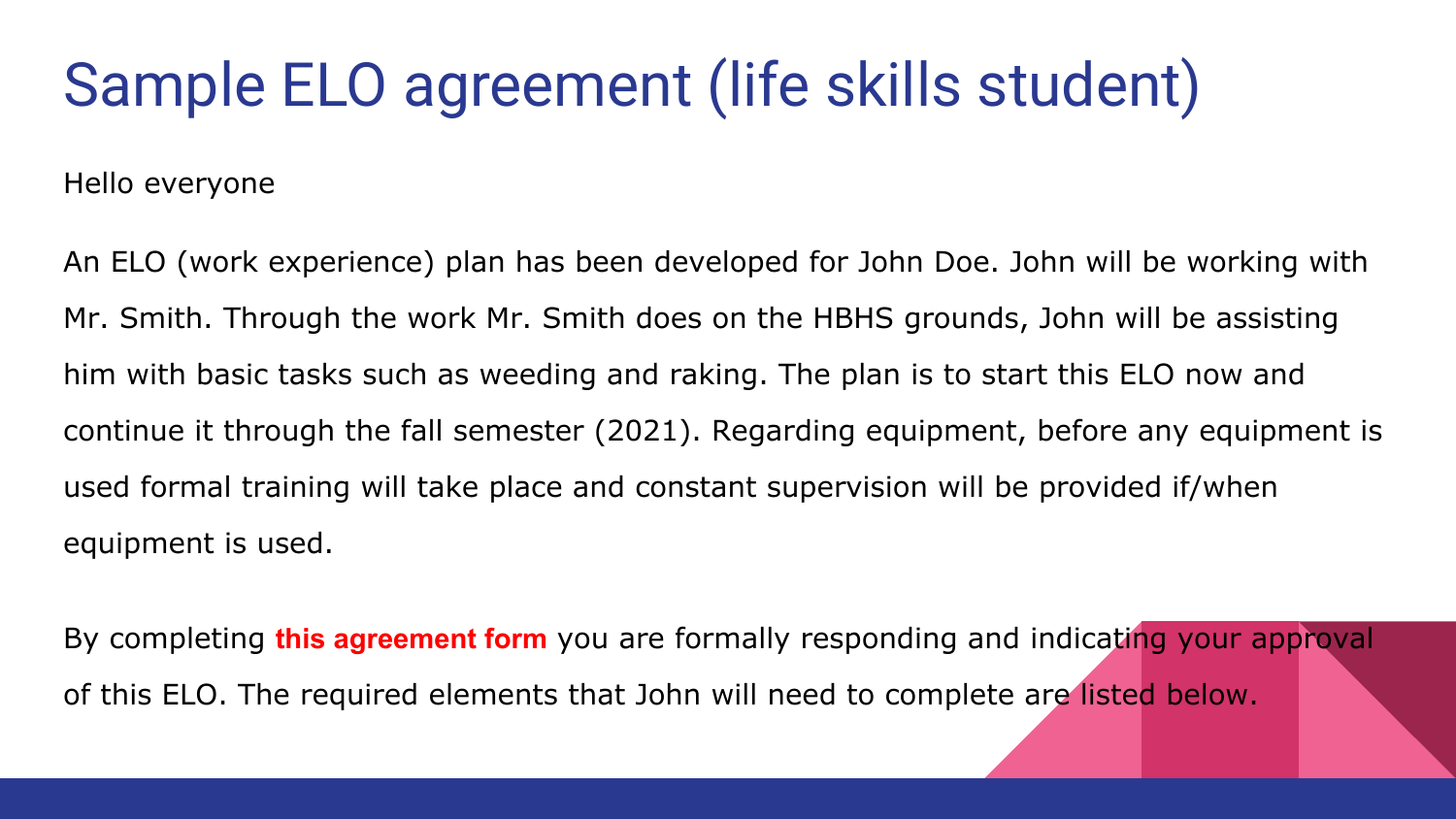### Agreement continued...

#### **ELO Description**:

John will be responsible for each of the following ELO components:

Research: John will be responsible for learning about the work Mr. Smith does by completing actual field research via observation.

Reflection: John will communicate with his support team (names listed on actual document) on a regular basis regarding how the experience is going and providing any feedback as well as asking any questions that arise. Share out: Prepare a final presentation of the entire learning experience. This presentation can be very informal - it is a means of covering what skills were learned.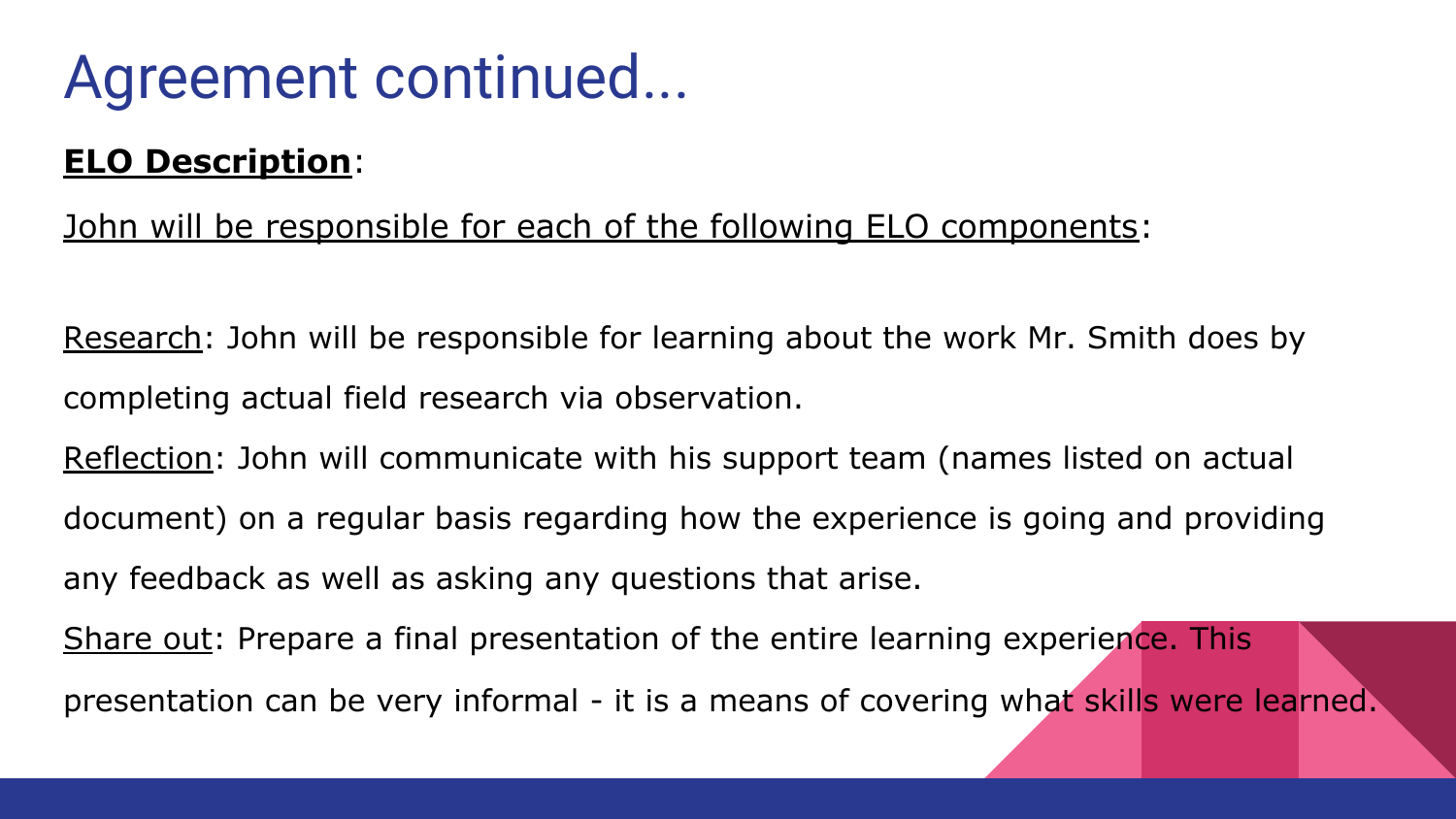### Agreement continued...

The following is a description of what John and his mentor Mr. Smith have agreed to with respect to learning goals/competencies:

- Following directions
- Task initiation
- **Communication**
- Asking for clarification when confused.

This ELO is considered a work experience and therefore no credit is awarded. It is a means

of working towards John's IEP goals. Please reach out with any questions or concerns.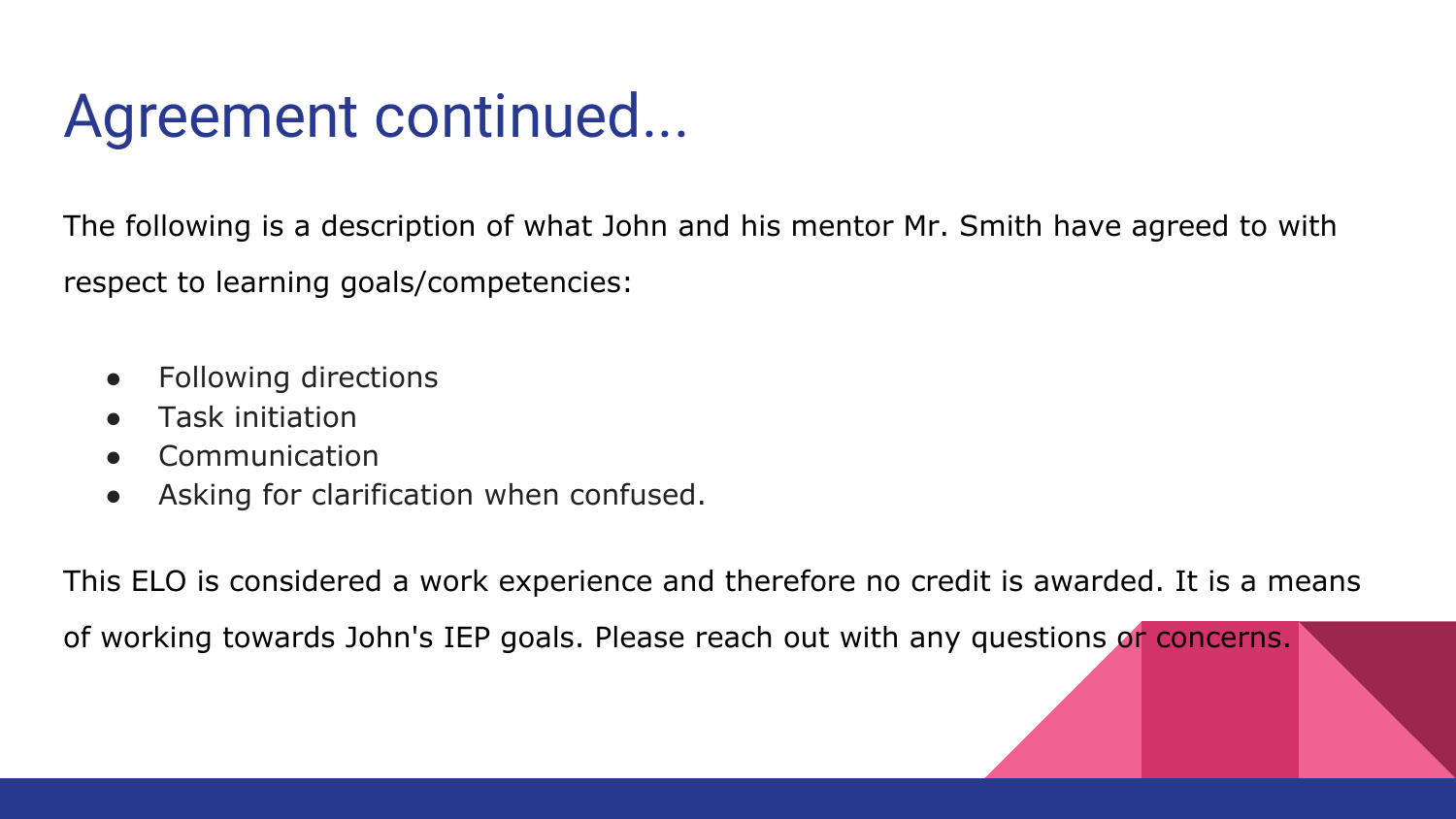